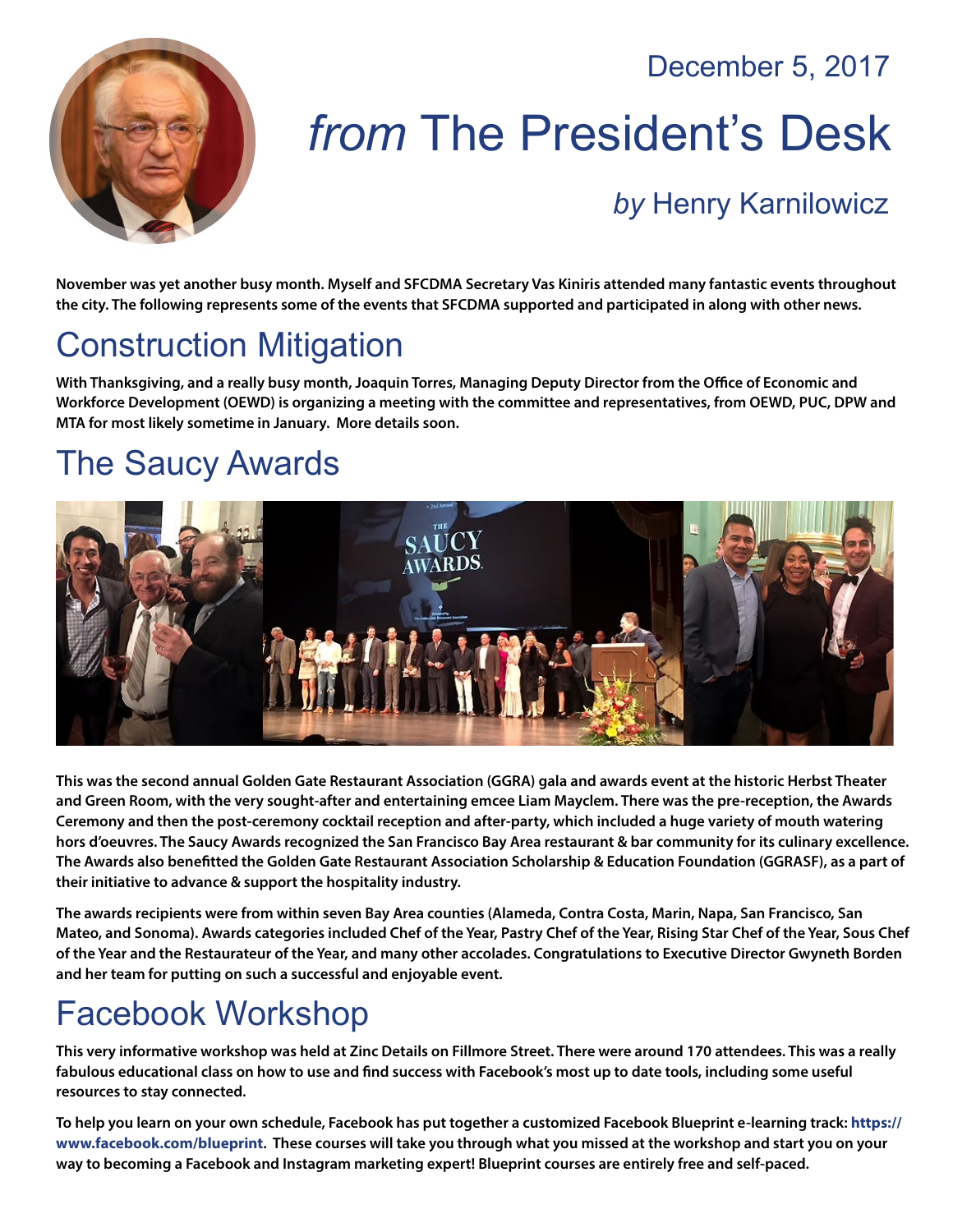

**Thank you to Thomas Li, Marianne Thompson and Vas Kiniris for making this event such a success. This workshop was so popular that we got calls afterwards asking about when the next one will be. —Stay tuned!**

#### Small Business Saturday Kickoff



**The day kicked off at the colorful and fun Museum of Ice Cream with a press conference hosted by our Mayor, Edwin Lee, Chief of Police, Bill Scott and Director of the Office of Economic and Workforce Development, Todd Rufo, in partnership with Shop & Dine in the 49 and SFCDMA. For a pop-up a lot of effort was put in to convert what is a historic landmark building into a fun and funky museum.** 

**It was really interesting reading trivia about ice cream and taking in the colorful displays. A few fun facts: the origins of ice cream date back to China around AD 618-907; President Barack Obama scooped ice cream in his teens at Baskin-Robbins in Honolulu; and, of course, per capita, Australians and New Zealanders are among the leading ice cream consumers in the world!**

#### Small Business Saturday

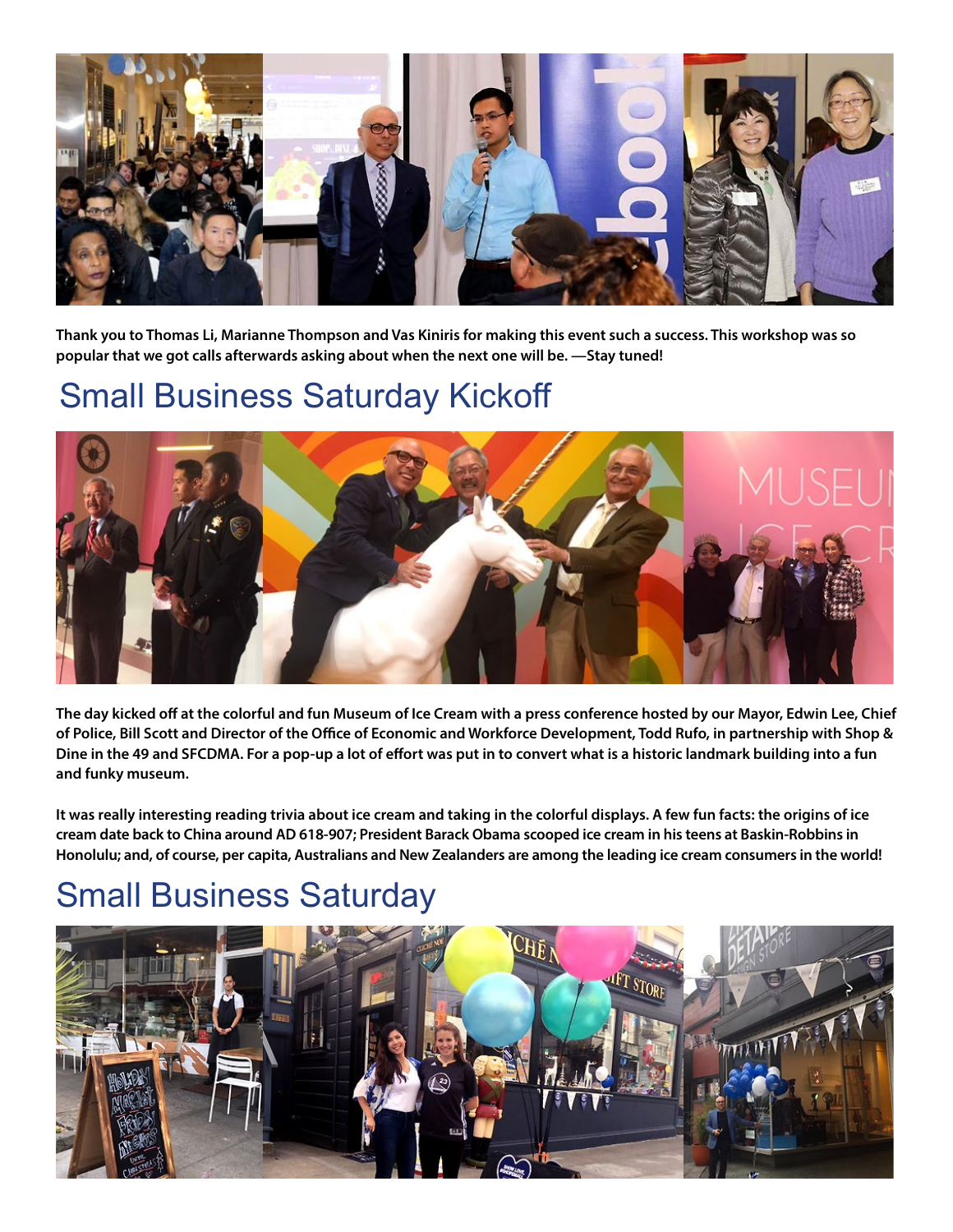**American Express were the driving force behind the creation of this special day, but Small Business Saturday has now grown far beyond the credit card giant. Last year we had just 10 Merchant Associations sign up for the event in San Francisco. This year, thanks in large part to the hard work by our tireless Secretary Vas Kiniris, we had over 20!** 

**I went out to as many business associations as I could fit in in one day and from what I heard and witnessed it was a great success all around. Do want to do a shout out and congratulations to our very own Dani Sheehan-Meyer, owner of Cliché Noe Gifts+Home, who was the subject of a article in PC Magazine! Thanks also go to Lynn Bunim and Jason Lalak at WIPP for promoting this event.**

### Mission Merchants Holiday Party



**Congratulations to Phil Lesser and Jean Feilmoser for organizing the fabulous Holiday Party at Amado's. Attendees, including the Honorable Mark Leno, enjoyed great company, a fun raffle with Mission Police Captain Gaetano Caltagirone dispensing the raffle items, delicious food and beautiful live music. Amado's sure is a lovely place and definitely one of the best entertainment venues in the Mission!**

### A Taste of the Portola



**This little-known hidden gem in San Francisco, which [Airbnb](www.airbnb.com) has opened the doors for us to discover, maintains a simple community feel. An unassuming residential area, it is home to a kaleidoscope of shops including independent bakeries, family-run pharmacies and some of the best restaurants in town.**

**Then there is the huge, beloved, magnificent McLaren Park where many events are held each year, such as a Mongolian Shamanist celebration! Portola is a quiet community that takes care of itself. It was truly a fun time for everyone and an honor to collaborate with Airbnb as we explored the neighborhood together.**